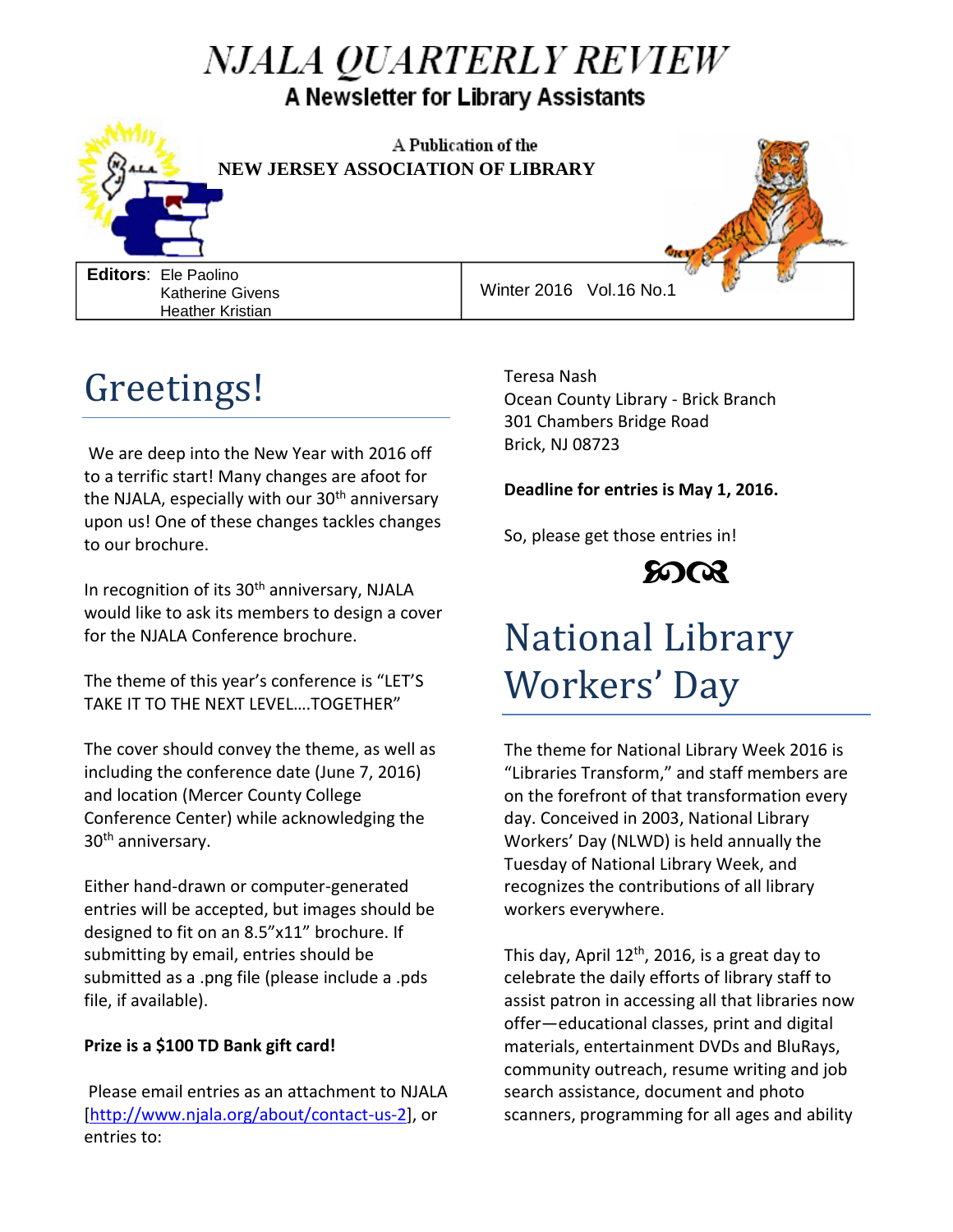levels, on-line databases, interlibrary loan services and so, so much more!

Looking for ideas on how your library can celebrate? Check out the official NLWD webpage for more info: [http://ala](http://ala-apa.org/nlwd/)[apa.org/nlwd/.](http://ala-apa.org/nlwd/) Suggestions include decorating your library, holding a library learning forum to discuss current issues in the field, hosting a staff appreciation luncheon that includes contests that encourage staff members from different departments to mingle and get to know one another better. Don't forget to nominate a fellow stellar library worker for an NLWD Star, an interactive state-by-state listing on NLWD's website.

Libraries work because WE DO!

Ginger Cairns Ocean County Library

**8008** 

# *Passages of Love: A Collection of Poems*



Congratulations to Cape May County Library's Katie Givens, writing under the name Katherine Givens, on the publication of her book *Passages of Love: A Collection of Poems*.

Katie was inspired by her late Uncle Rich, and a lifetime of his stories as

well as his ups and downs. She incorporates these stories into her poetry.

After his recent death, the poetry became a source of comfort for Katie, as well as her family. Katie has also written and published two novellas, *In Her Dreams* (Harlequin Escape Publishing) and *Love Amidst the Egyptian Sands*  (Red Sage Publishing). Along with numerous magazine publications to date, Katie hopes to continue writing for the memory of one of her biggest supporters—her Uncle Rich.

> Ele Paolino Cape May County Library

> > $5003$

# Lucky Day Collection Celebrates One Year Anniversary



On St. Patrick's Day 2015, Somerset County Library System launched something new: the Lucky Day Collection. Available throughout

the whole SCLSNJ system, the Lucky Day Collection features bonus copies of the most popular books and DVDs. With no holds list, no option to renew, and shorter checkout times, this collection makes indemand books and DVDs more available to patrons. Newer items replace older items every few months, so the collection stays fresh. The collection has been very successful, and just celebrated its first anniversary! Stop by the special display—it will be your lucky day—or learn more

at: <http://somerset.lib.nj.us/luckyday.htm>

Suzanne Ridzy Somerset County Library

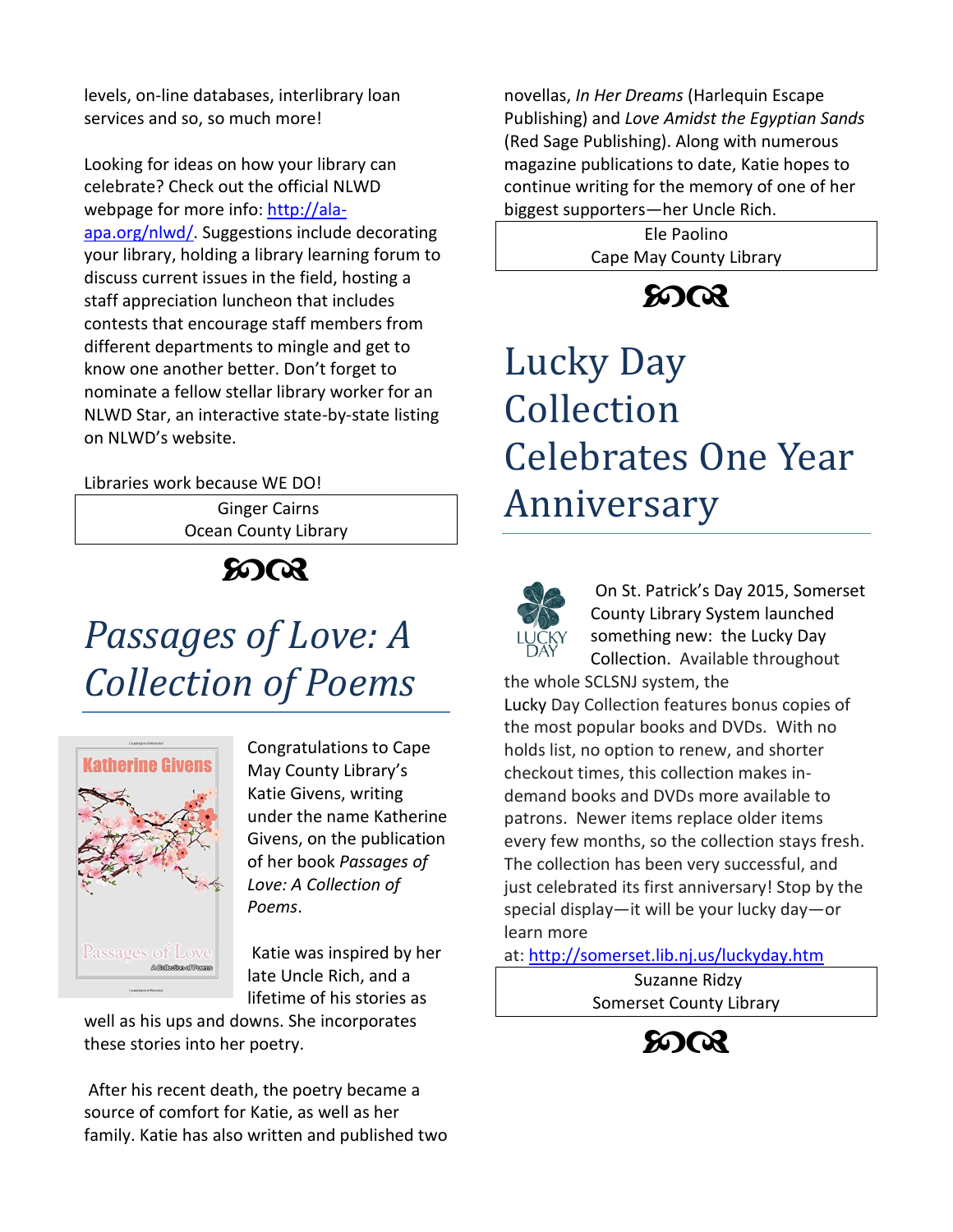### **RITA L. HILBERT SCHOLARSHIP AWARD 2016**

The NJALA Scholarship Committee is proud to announce our annual scholarship award of \$250.00 for the 2016-2017 academic years. This scholarship will be offered to a library support staff person who would like to pursue a degree or certificate program that enhances work skills.

### **REQUIREMENTS**

- 1. Applicant must be a legal resident of New Jersey.
- 2. Scholarships are available to current NJALA members only.
- 3. Recipient must attend an accredited college program or certified post-secondary program.
- 4. Recipient must use the award in a job-related field.
- 5. Applicant must enclose a 150 word essay explaining how this scholarship will help her/him reach career goals.
- 6. If the Scholarship Committee deems a personal interview necessary the applicant must be available to meet with the committee.
- 7. The scholarship recipient will receive the award money after proof of completion of the course.
- 8.

If you have any questions please contact the Scholarship Committee Chairperson.

**East Orange Public Library Attn: John Guido 21 South Arlington Avenue East Orange, NJ 07018 Phone: 973-266-5600 ex. 5604 Email: [jguido@eopl.org](mailto:jguido@eopl.org)**

There is an application form on the next page, and you will also find one on the NJALA website, [www.njala.org](http://www.njala.org/) All applications must be postmarked by May 2, 2016.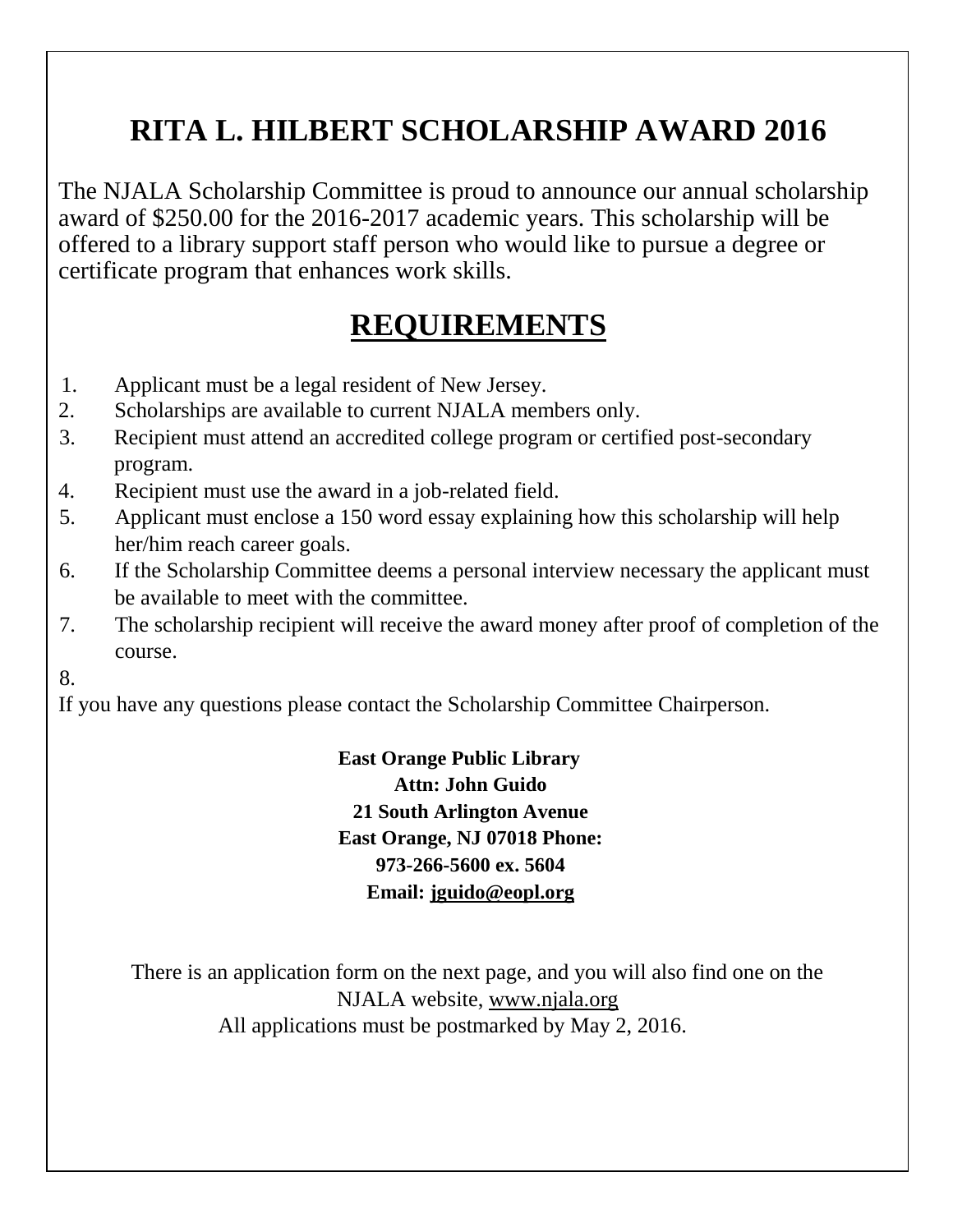#### **RITA L. HILBERT SCHOLARSHIP APPLICATION 2016**

| <b>Post Secondary:</b>                                                                                                                                                                                                                                                                                 |                   |          |  |
|--------------------------------------------------------------------------------------------------------------------------------------------------------------------------------------------------------------------------------------------------------------------------------------------------------|-------------------|----------|--|
| Are you presently attending a post secondary school?                                                                                                                                                                                                                                                   | Yes:<br>No:       |          |  |
| Have you applied for admission to any school(s)?                                                                                                                                                                                                                                                       | Yes:<br>No:       |          |  |
|                                                                                                                                                                                                                                                                                                        | Yes:<br>No:       |          |  |
| Have you been accepted to any school(s)?                                                                                                                                                                                                                                                               |                   |          |  |
| <b>Education:</b>                                                                                                                                                                                                                                                                                      |                   |          |  |
| (College)                                                                                                                                                                                                                                                                                              | (Year)            |          |  |
| (Major)                                                                                                                                                                                                                                                                                                | (Degree)          | (G.P.A.) |  |
|                                                                                                                                                                                                                                                                                                        |                   |          |  |
| <b>Post Graduate Education:</b>                                                                                                                                                                                                                                                                        |                   |          |  |
| (College)                                                                                                                                                                                                                                                                                              | (Year)            |          |  |
| (Major)                                                                                                                                                                                                                                                                                                | (Degree)          |          |  |
| <b>Work Experience: (Most recent employment first)</b>                                                                                                                                                                                                                                                 |                   |          |  |
|                                                                                                                                                                                                                                                                                                        |                   |          |  |
| Employer's Name:                                                                                                                                                                                                                                                                                       |                   |          |  |
| Position/Title:                                                                                                                                                                                                                                                                                        | Employment Dates: |          |  |
|                                                                                                                                                                                                                                                                                                        |                   |          |  |
|                                                                                                                                                                                                                                                                                                        |                   |          |  |
|                                                                                                                                                                                                                                                                                                        |                   |          |  |
|                                                                                                                                                                                                                                                                                                        |                   |          |  |
| I understand that it may be necessary to be interviewed for this scholarship and agree to make myself<br>available for this interview if so requested by the scholarship committee. I understand that in order to receive<br>this scholarship I will be required to submit proof of course completion. |                   |          |  |
|                                                                                                                                                                                                                                                                                                        |                   |          |  |
|                                                                                                                                                                                                                                                                                                        |                   |          |  |
|                                                                                                                                                                                                                                                                                                        |                   |          |  |